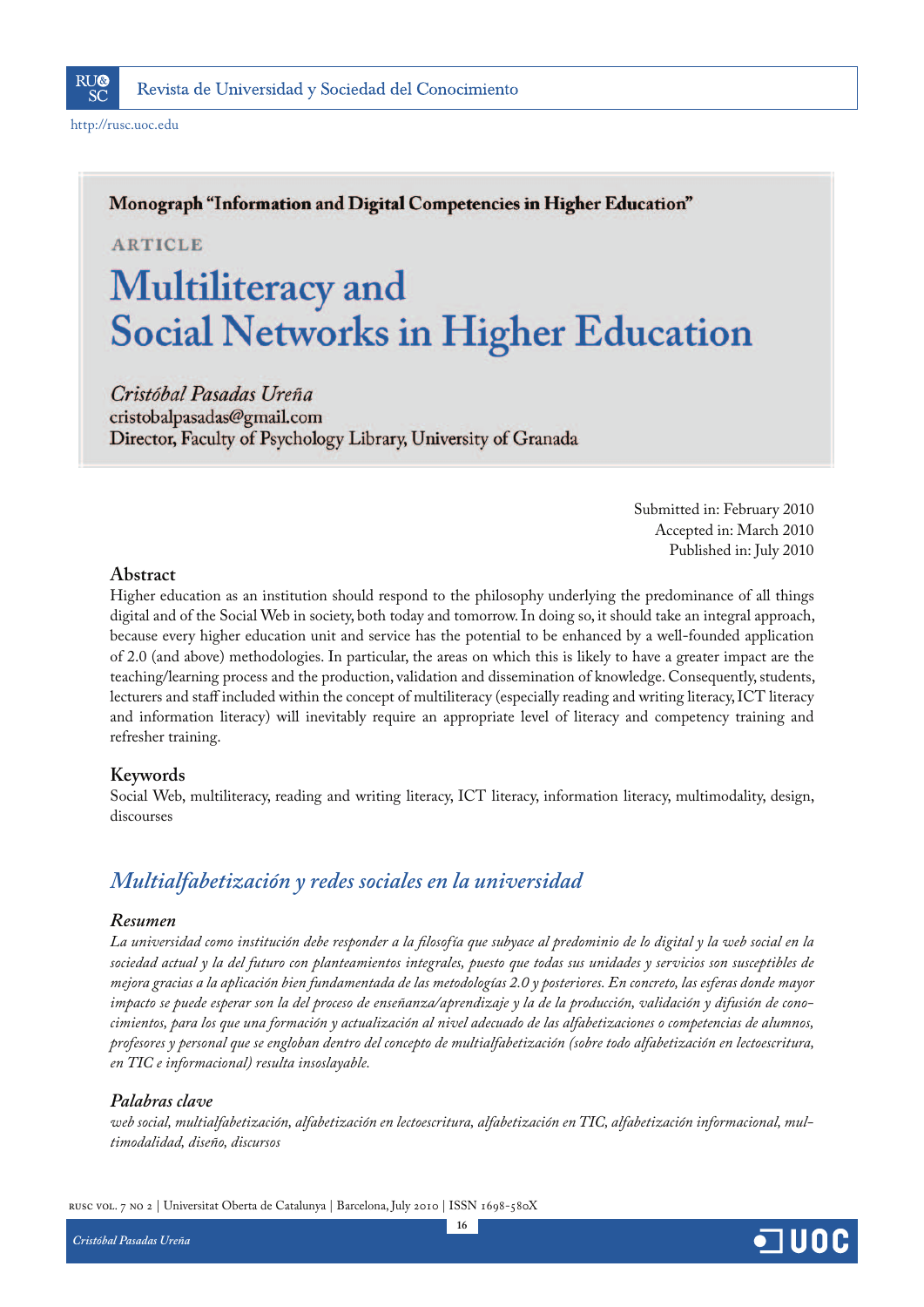## **1. Web 2.0 and Higher Education**

Cope & Kalantzis (2008) describe the current era of higher education as a period of change. This not only applies to traditional higher education based on the predominance of printed documents as a means of learning and academic communication, but also to higher education in which all things digital are increasingly becoming the main means of access to knowledge for academics and the predominant medium for offering educational content to students. For these authors, the new situation – in which the predominance of all things digital is ever greater – has the following distinguishing traits that directly impact on the type of institutional response that higher education needs to give:

- The ability to publish and provide access to a huge amount of content allows for the emergence of new areas of knowledge, new cultural perspectives, and better focused and located applications of knowledge.
- The intrinsic multimodality of new modes and means of communication will end up having an impact on many disciplines as a consequence of new forms of textual representation.
- The Social Web, equivalent to Web 2.0, fosters a change in balance between the designer-producer and the recipient of texts as a consequence of the multiple options for collective production, annotation, shared tagging, remixing and collaborative development of all kinds of texts. This blurs the boundaries between creator and reader, and is a reflection of the new social order in which a consumer becomes a creator and vice versa. In this context of the predominance of all things digital and of the Social Web, higher education needs to reconsider its role and status in these new ways of creating and disseminating knowledge beyond its traditional boundaries, since the dialogical and distributed nature of the Social Web may allow for faster, more participatory processes of exchanging knowledge between experts, professional groups and interested parties. In turn, this gives rise to new ways of validating and distributing knowledge, which may act as an alternative to peer review, for example.
- Anyone can learn anywhere, anytime. How does a teaching/learning process – for which higher education still has to be ultimately responsible – sit

with learners who are more capable of constructing their own knowledge on the basis of a combination of sources, resources, prior experience, interaction with their peers, collaborative work, etc.?

As can be seen, these traits affect many of the most fundamental aspects of university life, and that is the reason why there is now talk of University 2.0, Science 2.0, etc. Indeed, there are very few aspects of life to which the "2.0" adjective is not applied. The recent *Higher Education in a Web 2.0 World* report (Committee of Inquiry, 2009) for the JISC ( Joint Information Systems Committee) in the United Kingdom adds further traits to those listed above. The report analyses the key problems and offers recommendations for the institutional approach that higher education should take with regard to the participatory philosophy underlying the Social Web:1

- Learner skills: it is essential for higher education to be aware of the levels and prior experience of their students on admission (which will never be uniform) in order to act on basic shortcomings; attempts should be made to provide equality of access to technological resources and to training for effective use; information literacy programmes are essential, as is fostering participation in Social Web-based activities.
- Staff skills: it is crucial to foster ongoing research into teaching practices; to extend and facilitate lecturers' use of technology; to raise awareness and encourage the spread of the concept and of information literacy applications for lecturers; to foster research into 2.0 (and above) applications; to promote the incorporation of the 2.0 (and above) mindset and applications into curricula and specific subjects in a planned way.
- Infrastructure and organisation: it is essential to extend the 2.0 mindset to as many higher education services and units as possible, since the Social Web has obvious applications in higher education management in the widest of senses, including accounting to society and social impact.
- Inter-sectoral relationships: the expansion and consolidation of the 2.0 mindset requires a coordinated effort between higher education and other sectors and educational areas.

17

 <sup>1.</sup> For an analysis of the differences between 1.0 and 2.0 mindsets, see Lankshear & Knobel (2008b, pp. 43-72). For an exhaustive list of 2.0 elements applicable to educational environments in the categories in the cognitive domain of Bloom's Taxonomy, see Churches (2008).

rusc vol. 7 no 2 | Universitat Oberta de Catalunya | Barcelona, July 2010 | ISSN 1698-580X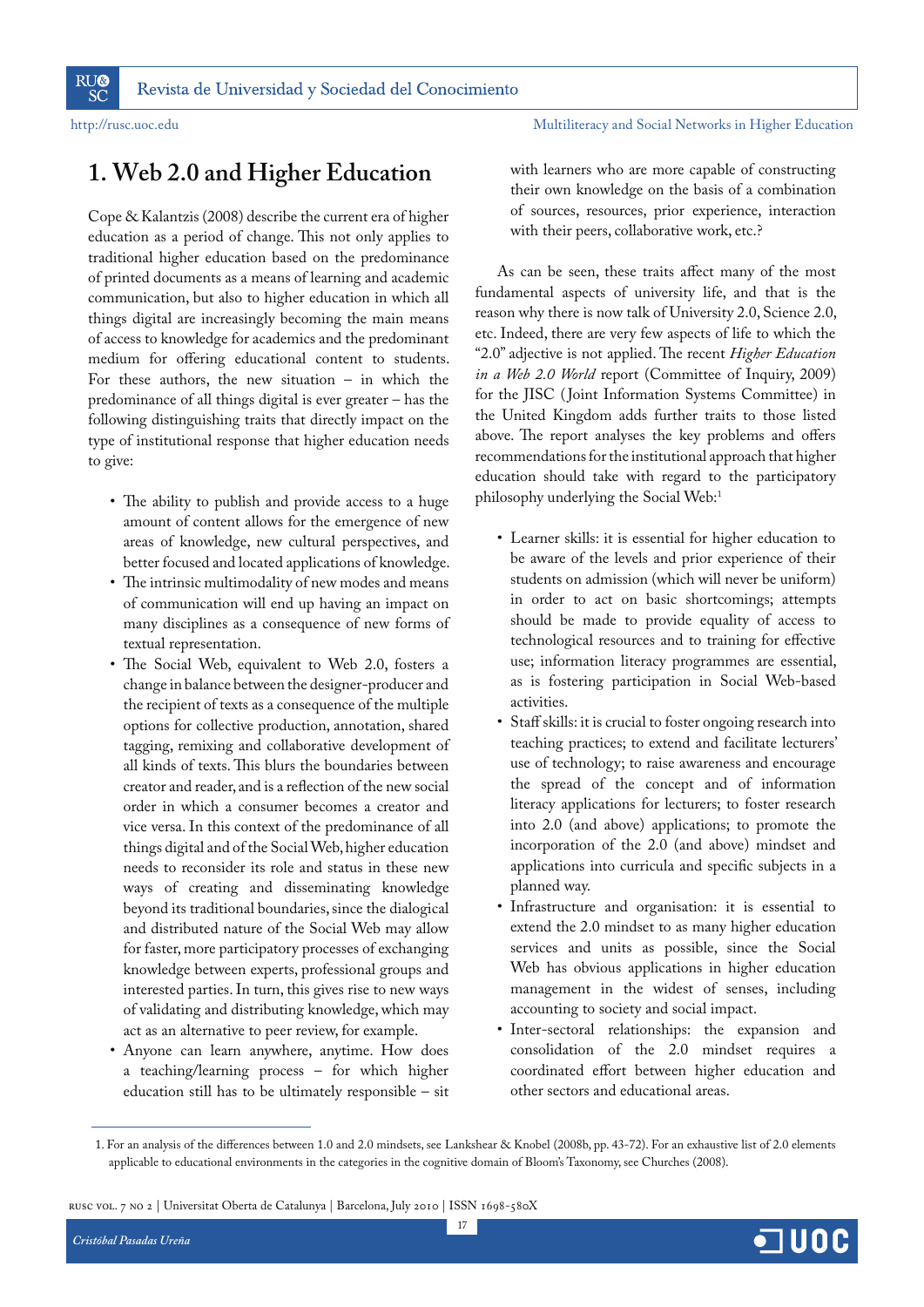**RU®** 

**SC** 

## http://rusc.uoc.edu Multiliteracy and Social Networks in Higher Education

- The digital divide: this is and will continue to be real in a variety of social segments, even in the most technologically advanced societies. Narrowing it, or getting rid of it altogether, requires a clear policy approach in higher education: access and skills levels will continue to be very uneven between different social groups. It is also essential to deal with the digital divide between students and tutors through intelligent policies, taking advantage of the levels of technological mastery that different groups of students have.
- An information literacy approach for the whole institution and not just for students.

It appears to be clear, therefore, that the pervasive presence of all things digital and the Social Web requires higher education to have a more critical understanding of, and engagement in, the ultimate philosophy underlying these developments, over and beyond the specific mechanisms and tools available at any given moment in time. Therefore, they need general institutional frameworks to serve as a guide for the various academic and management units – and for all aspects of university life – in terms of adopting any valid 2.0 (and above) methodologies that gradually emerge.

The above-mentioned documents particularly underscore the importance of 2.0 and the Social Web for teaching/learning processes on the one hand, and for new multimodal ways of producing educational and academic texts on the other. Both aspects lead to the core topic of this article and of this monograph: the concept of multiliteracy, and higher education policies on literacy and competency training for students, lecturers and staff included within that concept, to which the Social Web appears to be inextricably linked.

## **2. Multiliteracy and the Social Web as an Integral Part**

For several years now, the absolute priority of establishing a framework and map of all literacies has been underscored in library and educational environments. It does not matter whether these literacies are old or new. What does matter is that they are considered indispensable to our functioning as citizens in today's society. In the higher education environment, a framework and map clearly established by means of consensus between all education stakeholders would serve as a coordination and co-responsibility tool

for all the agencies and professionals involved in the task of training and helping to train university students in such literacies, thus enabling them to carry on learning throughout their lives. From the point of view of the effective use, accountability and inalienable social benefit associated with resources allocated to training in key competencies, which enable people to cope with complexities of today's society, it is shocking to find – and all the more so in times of crisis like the present one – that inefficiency and ineffectiveness as a consequence of discoordinated resource use still predominate.

Public, school, university or specialised libraries owe their very existence to the mission and objectives of their mother institutions. For many years now, a great deal of emphasis has been placed on ultimately justifying their existence. Therefore, the reason why they should be held accountable for an effective use of resources placed at their disposal is to compare and demonstrate the contribution they make to all levels of education (in the widest of senses) of the population they serve. For university libraries, this refers to students' academic results. However, managing to attain these levels of education and academic results is, needless to say, not the sole responsibility of libraries. Therefore, it is necessary to mark out the playing field very clearly and to define intra-institutional, interinstitutional and inter-professional responsibilities in this respect, not only to be able to plan training activities in libraries properly, but also to incorporate and integrate such activities in the most appropriate educational way into curricula and into applied practice through various subjects and programmes. As learning support resource units, university libraries become a space and an environment full of multi-purpose resources that offer students the chance to become the active subjects of their own literacy acts and practices in order to meet the demands of the curriculum. This contribution must be subject to the same principle of educational effectiveness as other learning facilitation processes in the higher education setting.

In our search for potential theoretical and practical bases for this framework and map of literacies necessary for the  $21^{st}$  century (Pasadas Ureña, 2008), and after realising that terminological chaos was a predominant feature, we reached the conclusion that the theory of communication and, to be precise, the theory of multimodality, was a crucial premise and starting point. Furthermore, it provides the best practical structure in which to set all of the literacies cited in the academic, technical-professional and political-administrative literature available. Indeed, the theory of multimodality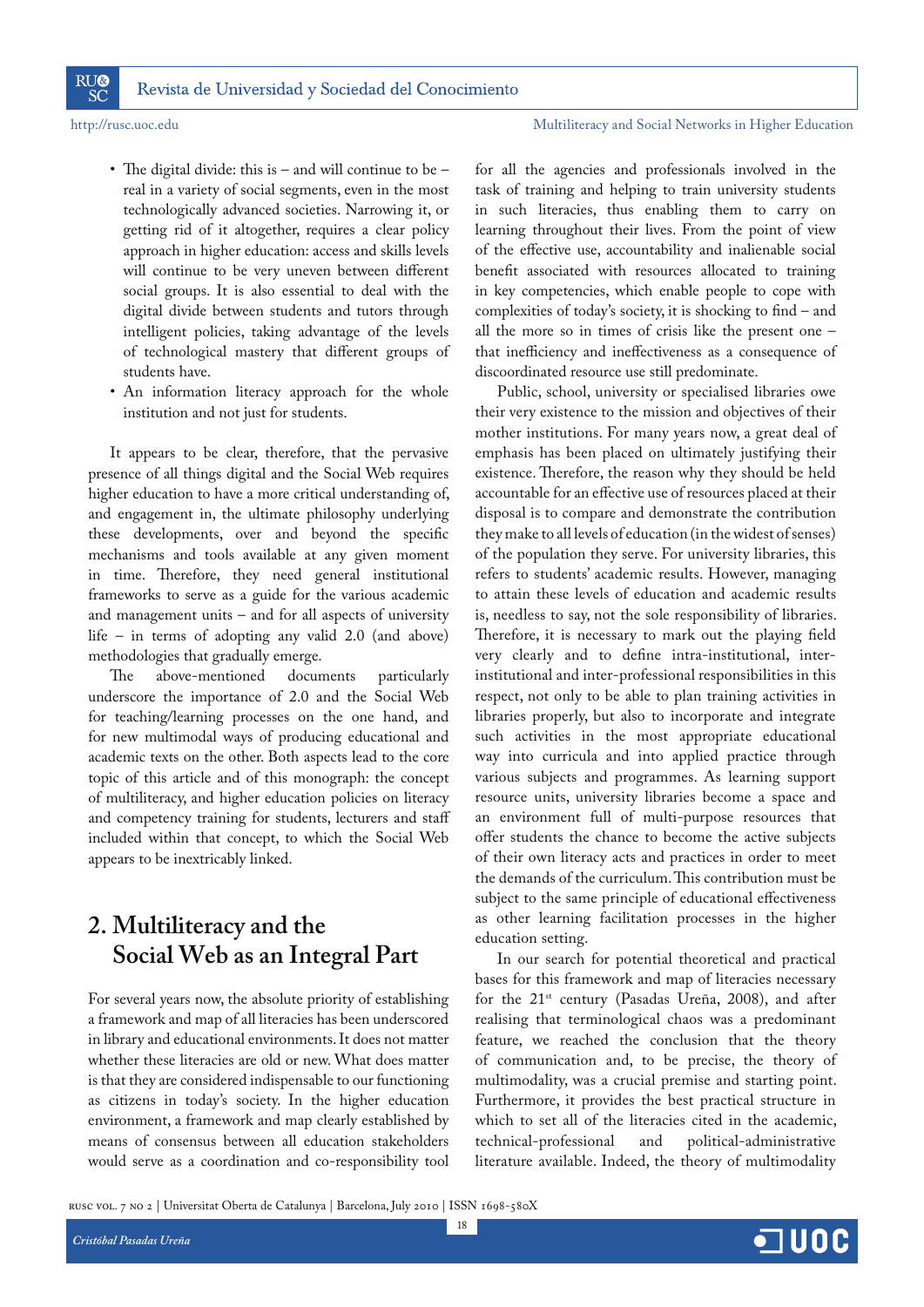

in communication postulates that the creation/design/ production of meaning/texts/representations and their distribution in any society and era are carried out thanks to the very diverse modes/languages of communication available, which Cope & Kalantzis (2009b) systematise as follows:

- **R5 Written:** writing (representing meaning to another) and reading (representing meaning to oneself); handwriting, the printed page, the screen.
- **R5 Oral:** live or recorded speech (representing meaning to another) and listening (representing meaning to oneself ).
- **R5 Visual:** still or moving image, sculpture, craft (representing meaning to another); view, vista, scene, perspective (representing meaning to oneself ).
- Audio: music, ambient sounds, noises, alerts (representing meaning to another); hearing, listening (representing meaning to oneself ).
- Tactile: touch, smell and taste (representing bodily feelings and sensations to oneself, or to another when there is physical contact). These include kinaesthesia, physical contact, skin sensations (hot/cold, texture, pressure), grasp, manipulable objects, artefacts, cooking and eating, aromas.
- **R5 Gestural:** movements of the hands and arms, expressions of the face, eye movements and gaze, demeanours of the body, gait, clothing and fashion, hair style, dance, action sequences, timing, frequency, ceremony and ritual. Gestural representation is understood in a broad and metaphoric sense as the physical act of making signs, and not in more restrictive literal sense of moving the hands and arms.
- **Representation for oneself** may take the form of feelings and sensations, or the rehearsal of action sequences in one's mind.
- **Spatial:** proximity, spacing, layout, interpersonal distance, territoriality, architecture/building, streetscape, cityscape, landscape.

For the theory of communication, all meanings/ representations produced by any of these modes constitute information that is inevitably produced, consolidated, preserved and distributed through very diverse media, channels and supports that technological development at a given time in history permits. It is this technological development, which now gives priority to images over the written word. Quite paradoxically, it has ended up attaching value and preference to the traditional modes

of orality and gestuality over the centuries-old prevalence of the written word on the printed page. Consequently, training citizens to understand and manage all of these modes of creation/design of meaning/text, and to use the most appropriate media, channels and supports for the type of meaning/text that they distribute, requires a wellarticulated approach to multiliteracy across all of these educational levels throughout their lives. Here, it should be noted that training refers to the level of proficiency that citizens attain in each of the literacies particular to each mode and medium. Furthermore, multiliteracy is understood to be the acquisition and mastery of skills centred on a personal, social and cultural use of multiple tools and languages of representation as a social practice, and not only the instrumental skills to use different technologies (Area, Gros & Marzal, 2008, p. 74).

Area (2010, p. 3) defines a multiliterate person as someone who:

- has skills to access information and to use any technological resource, whether printed, audiovisual or digital.
- R5 possesses cognitive capacities to transform information into knowledge.
- is capable of using languages and forms of expression to relate to others, to distribute information via any medium and to communicate with others.
- R5 has interiorised criteria and values for an ethical and democratic use of information and knowledge.

However, from the perspective of the need for a framework and a map, as postulated earlier, it does not appear that enough progress has been made to overcome the conceptual and terminological chaos that continues to predominate. This is still the case, despite the fact that the theory and practice of multiliteracy (as it has been developed and completed by the members of the New London Group (Cope & Kalantzis, 2009b)) has consolidated its position as being one of the most interesting contributions to the field in terms of the changes required in the approaches taken to multiliteracy training in every educational area and environment, and in daily life. An example of that can be seen in the concept of digital literacy, or digital competency as it appears in the title of this monograph. This appears to be the most widespread concept, probably because of the importance of all things digital in certain geographical areas and segments of today's society. Authors who share the idea that digital literacy is an inclusive part of most other literacies are still unable to find a consistent articulation

rusc vol. 7 no 2 | Universitat Oberta de Catalunya | Barcelona, July 2010 | ISSN 1698-580X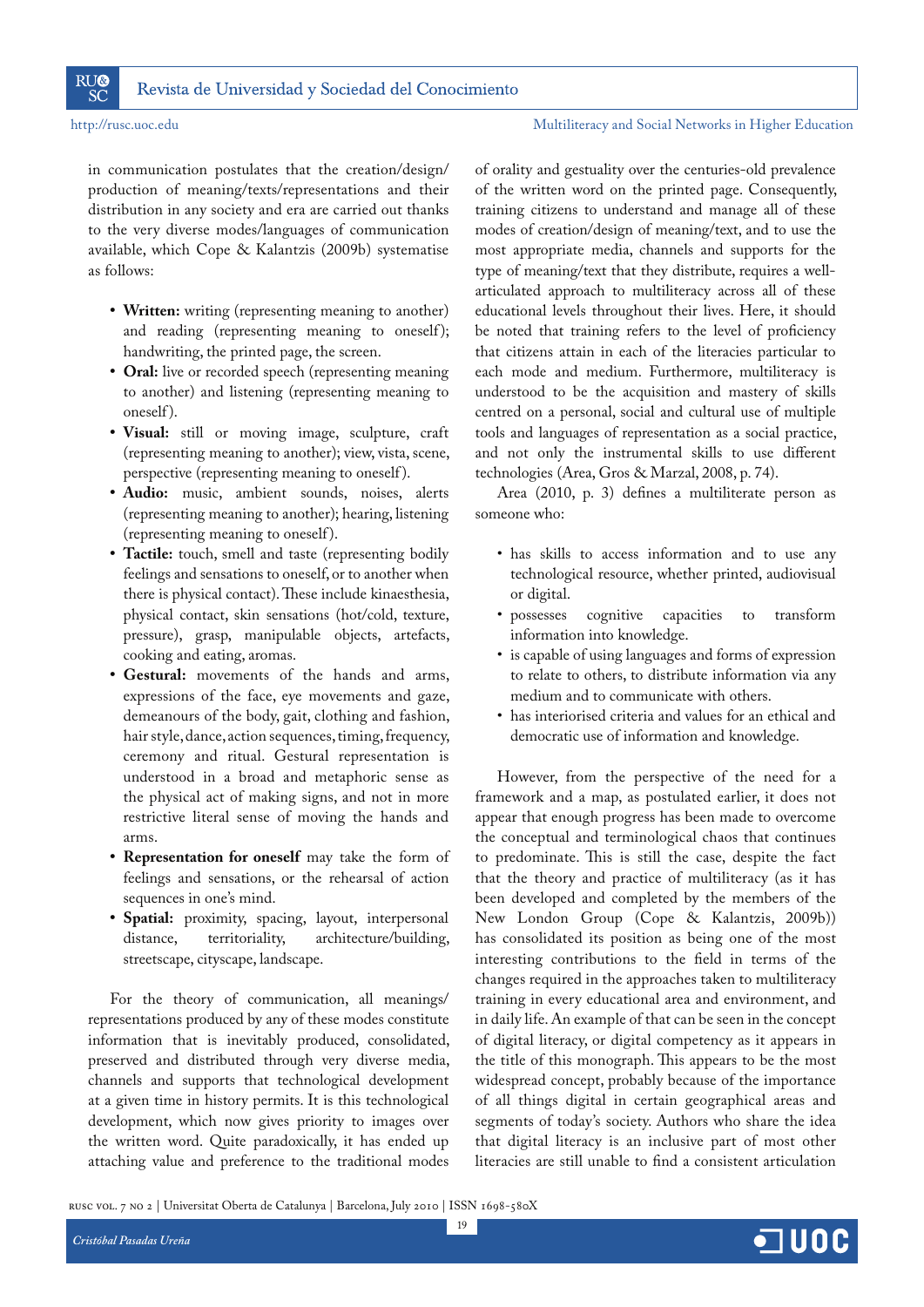between all literacies for all societies and their constituent groups. However, this is precisely what would need to be demanded of a paradigmatic, integral formula.

Along these lines, Bawden (2008, p. 19) asserts that Gilster's digital literacy has nothing to do with any specific technology, or even with technology itself, which is rather paradoxical when taking the term into account. It has more to do with mindsets, in which skills and competencies operate, and with information and information resources in any format. The term itself is wholly reasonable in this context, given that information nowadays is digital, has been digital and could be digital.

Further on, Bawden (ibid., p. 29) recognises that an important part of digital literacy involves when to use a non-digital source. When he sets out the four components of digital literacy, which he claims are generally agreed, he accepts the idea that digital literacy is a framework for integrating some literacies and groups of skills, though not necessarily all of them. Here are the basic components (ibid., pp. 29-30):

- a) Underpinnings: literacy per se; Computer / ICT literacy.
- b) Background knowledge: the world of information; nature of information resources.
- c) Central competencies: reading and understanding digital and non-digital formats; creating and communicating digital information; evaluation of information; knowledge assembly; information literacy; media literacy.
- d) Attitudes and perspectives: independent learning; moral / social literacy.

Faced with Bawden's chaotic heterogeneity, and in the same collective work, Martin (2008) – aware of this integral framework's articulation difficulties – puts an interesting slant on the discourse of talking about digital literacies (computer / ICT literacy, technology literacy, information literacy, media literacy, visual literacy, communication literacy). Indeed, he concludes by postulating that digital literacy is "the awareness, attitude and ability of individuals to appropriately use digital tools and facilities to identify, access, manage, integrate, evaluate, analyse and synthesise digital resources, construct new knowledge, create media expressions, and communicate with others, in the context of specific life situations, in order to enable constructive social action; and to reflect upon this process" (p. 167).

Although this definition of digital literacy seems rather more adapted to the nature of all things digital as being a technological support and no more, three well-founded objections can always be made: in reality, it is a matter of convergence between information literacy (that is to say, access to and use, understanding and production of content/texts on digital supports only) and ICT literacy (the mastery of the digitalised production of multimodal texts). For that reason, it cannot become a valid universal framework for all literacies stemming from the modes/ languages of communications systematised by Cope & Kalantzis above. Finally, Martin's digital literacy would only be applicable in highly developed technological environments, which would once again go against the condition of universality. Otherwise, placing such an acute emphasis on the importance of all things digital to the detriment of all things printed means falling into the exact same trap of technological determinism that, for so many centuries, favoured all things printed to the detriment of other modes/means of communication.

Therefore, we firmly maintain that it is the theory of communication and multimodality that can offer us a framework in which all literacies necessary for today's society can be set. Together with the constellation of skills concept, it would allow us to determine – for each situation or specific problem anywhere in the world, or for any social segment and at any level of complexity – what constellations of literacies are the most essential and effective in order to deal with that situation or problem.

The term "multiliteracy" is thus understood as having become a necessary term to encompass various literacies. At the same time, emphasis is placed on an application in constellations and on a need for an integral approach when it comes to training citizens in such literacies. Its usefulness for educational practice and library service planning, for example, is unquestionable. Thus, to conclude this section, Area, Gros & Marzal (2008, pp. 73-75) offer us a concept of multiliteracy consisting of printed-page culture and reading and writing literacy, audiovisual culture and language literacy, digital culture and technology literacy, and information literacy. All of these literacies need to be developed across all levels of the education system, for children, teenagers and adults alike, and this should be done simultaneously in the instrumental, cognitive, attitudinal and axiological dimensions.

The reference above allows us to state that multiliteracy approaches have started to become more visible in our environment thanks to works like the one by Area, Gros & Marzal (2008) and the one by Coll & Monereo (2008), where Coll himself and Rodríguez Illera (2008) offer us a fairly balanced overview of the problem of literacy, new literacies and digital literacy, or the various

rusc vol. 7 no 2 | Universitat Oberta de Catalunya | Barcelona, July 2010 | ISSN 1698-580X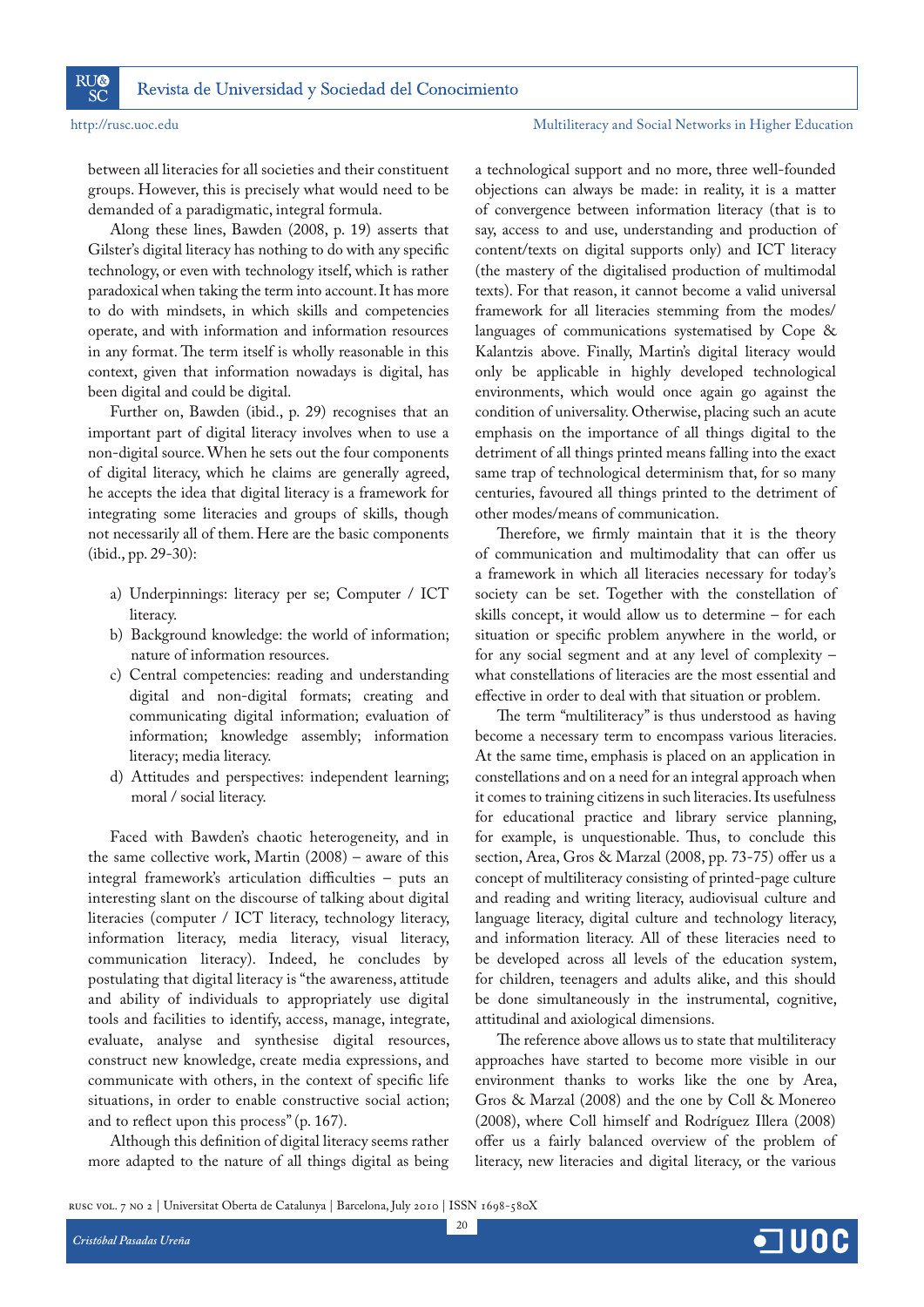contributions made by Daniel Cassany  $(2009),^2$  to give but a few of the most noteworthy examples. That said, these reflections do not seem to be fully incorporated into the approaches to higher education competencies in our environment, as demonstrated in works like those by Villa Sánchez & Poblete Ruiz (2008), Rué (2009) and Pozo & Pérez Echevarría (2009). For these authors, literacies/ competencies appear not to have a significant presence in higher education, or if they do, they are very blurred. It is almost as if no-one either knows how to integrate training in such competencies into the curricula or into curricular development, or which planning mechanisms to implement for overall qualification objectives/results that cannot be attained through a straightforward, unconnected accumulation of practices for various subjects across the curriculum without an indispensible collaborative/ coordinated approach.

To conclude this section, it should be underscored that the Social Web can clearly be taken as a constituent part of the concept of multiliteracy, irrespective of the differences in the way it may be defined or of its components, etc., as seen above. Indeed, the incorporation of 2.0 into the paradigm of information literacy takes place in the phase of reading and understanding texts created in any mode of communication, distributed via any medium and retrieved thanks to relevant search strategies. However, it particularly takes place in the phase of designing and producing new meanings/texts in accordance with the mode and medium chosen, depending on the context and goals pursued in that design. Likewise, the incorporation of 2.0 into the paradigm of digital literacy, according to Martin, takes place in the phase of reading/understanding digital texts, and in the phase of designing/creating meaning on a digital support. Therefore, when talking about multiliteracy, we are taking about the 2.0 philosophy as an indivisible part of it, because, at one and the same time, we are talking about the three literacies that present themselves in constellation: reading and writing literacy, information literacy and digital or ICT literacy, in this instance, at their various entry, intermediate and exit stages in higher education; and 2.0 implies, at the very least, a certain level of ICT mastery.

## **3. Multiliteracy in Higher Education**

Area (2010, p. 5) postulates that the concept of multiliteracy may represent an authentic revolution for the school environment, since it implies a whole new approach to at least the following aspects of educational practice:

- R5 Simultaneous literacy, not only in reading and writing, but also in audiovisual, digital and information competencies, in order to use and contribute to the range of information and knowledge resources available in the educational environment and elsewhere, in an intelligent, critical and ethical way.
- Systematic and critical questioning of all sources of data, information and knowledge, irrespective of the technological medium used in their production, consolidation, preservation and distribution.
- A teaching methodology that fosters constructivist learning processes through project-based methods, in which pupils themselves put together study plans and take the necessary technological actions to construct and obtain satisfactory responses to relevant, meaningful problems.
- Educational activities that require pupils to express themselves and communicate with each other through technological resources and a variety of hypertext, multimedia and audiovisual formats.
- Using 2.0 (and above) tools and technology to generate processes of collaborative learning.
- The teacher as an organiser and supervisor of learning activities that pupils undertake using technologies, rather than the conveyor of ready-made information.
- Literacy is multimodal; in other words, the literacy process should develop skills in many language and media competencies, and should be based on cultural experiences that pupils bring from earlier educational phases and extramural settings.
- Literacy activities are integrated, cross-disciplinary tasks across the curriculum, and do not constitute separate actions that stand outside content and curricular objectives.

Area's reflections are automatically transferrable to the higher education environment. Discourse on

rusc vol. 7 no 2 | Universitat Oberta de Catalunya | Barcelona, July 2010 | ISSN 1698-580X



 <sup>2.</sup> Cassany translates the concept of literacy/ies into Spanish using the neologism *literacidad/es* and appears to ignore the concept of multiliteracy/ ies, despite the fact that his considerations mostly coincide with the theory and practice of new literacies and multiliteracy developed by the New London Group since the early 1990s (Cope & Kalantzis, 2009b).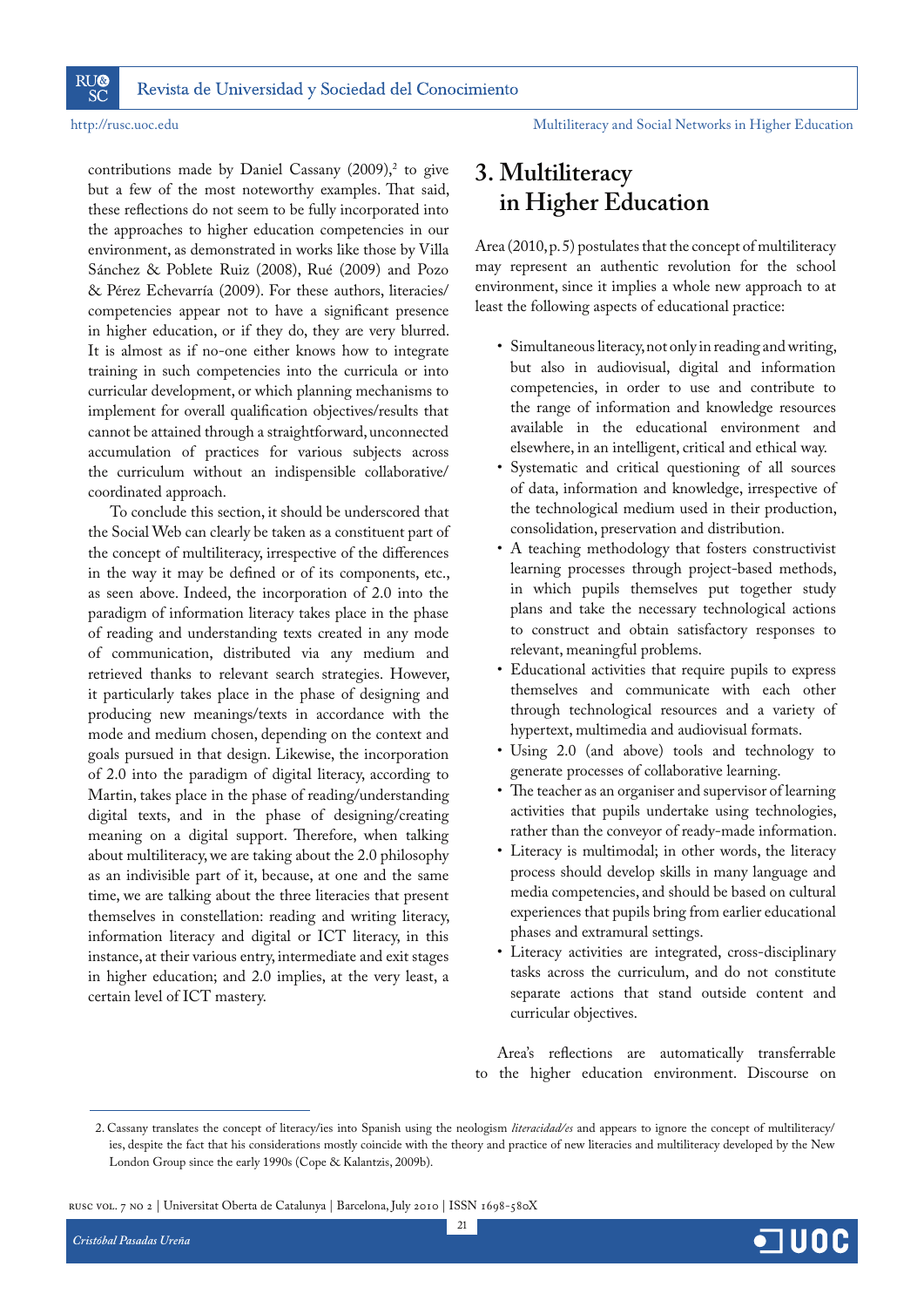the educational implications of the European Higher Education Area (EHEA) shares that view practically in its entirety. Therefore, it can be asserted that multiliteracy training at any educational stage would present the same or similar challenges. Let's take a look at some of the most important ones in the higher education environment.

At this moment in time, the first one involves academic authorities and teaching staff being aware of and understanding that multiliteracy is nothing more than a key constellation of competencies for today and tomorrow, whose structured training at the respective levels throughout students' degrees should be considered as an overall qualification result and, therefore, something requiring inevitable planning by the bodies responsible for the effectiveness of curriculum implementation, over and beyond the unconnected and accidental approaches taken to each individual subject of the curriculum and the vagaries of what each lecturer/tutor individually considers appropriate.

Indeed, it is assumed that university degree holders will have to demonstrate, in one way or another (for example, by producing final projects that are compulsory in the EHEA, or by qualifications in, or the certification of a personal portfolio of, all the training/activity/experience gained throughout their degrees in this respect), a certain level of reading/understanding and writing/production of multimodal texts adapted to the complexity of the disciplinary and professional discourses of their degrees, as well as critical approaches to information in today's society. Determining the exit levels necessarily demands that entry and intermediate levels be set, which undoubtedly requires proper, effective educational planning of content, pathways, stages, remedial actions, etc. across the curriculum. The assessment criteria for information competency at four levels developed by Bulaong, Hoch & Matthews for the Middle States Commission on Higher Education (2003) may be useful in this respect.

Barring error or omission, it seems that this has not been the cause for the slightest concern in the recent process of reforming curricula in Spanish higher education. This is so, despite the fact that, for many years now, there has been accumulated experience and a sufficient body of information or ICT literacy training studies and practices that could serve as the basis for an integral planning of

multiliteracy training.3 In addition, instruments exist to evaluate and measure an academic situation in terms of the lesser or greater degree of implication in and commitment to an appropriate planning of training in such competencies (Webber & Johnston, 2006; COFHE, 2009). However, it seems clear that, in practice, Spanish higher education still maintains that competencies of this type are learnt in an unconnected way, without any planning, simply by immersing students in the same old university environment. Changing this generalised perception demands that a decisive approach be taken by accreditation agencies and academic authorities to include these competencies in their evaluations and in their educational training and refresher training plans for teaching staff and other staff with learning support functions.

The second key challenge consists in developing the appropriate mechanisms for higher education to be able to establish the level of knowledge and experience that students bring with them when joining higher education. This will allow an appropriate planning of remedial actions required in order to try and put all students on a more or less even playing field, so that they can take advantage, as quickly as possible, of the resources that the institution puts at their disposal. Unless this happens, it effectively means blindly maintaining the determinism favouring those social classes that reach higher education with acceptable levels in terms of mastering ICTs and handling information available in today's society. Consequently the challenge in this respect is the necessary coordination and cooperation between the various educational areas when it comes to establishing integral frameworks for an approach to multiliteracy or any of its components throughout the educational cycles.4

The third challenge, in this instance regarding information literacy or competency, consists in producing and applying true information literacy plans that contemplate, in a well-articulated way, the different areas of responsibility and action of the various facilitators of this training, in accordance with the entry, intermediate and exit levels established and agreed for overall qualification results. That way, it would be possible to go beyond the current phase characterised by the concentration of information literacy activities in libraries (only for students in their first few years) and by the absence of certain

rusc vol. 7 no 2 | Universitat Oberta de Catalunya | Barcelona, July 2010 | ISSN 1698-580X



 <sup>3.</sup> See, for example, the report on REBIUN (Spanish Network of University Libraries) and information literacies presented by Carme Santos in Janu- January 2009 at Vilanova i la Geltrú, Spain, at the 2nd Seminar on Libraries, Learning and Citizenship. Accessed: 07/01/10].

<sup>&</sup>lt;http://www.slideshare.net/gdurban/presentacion-rebiun-seminario-alfin-en-vilanova-presentation>

 <sup>4.</sup> See an excellent model for a lifelong information literacy framework in Scotland. [Accessed: 07/01/10].<http://caledonianblogs.net/nilfs/>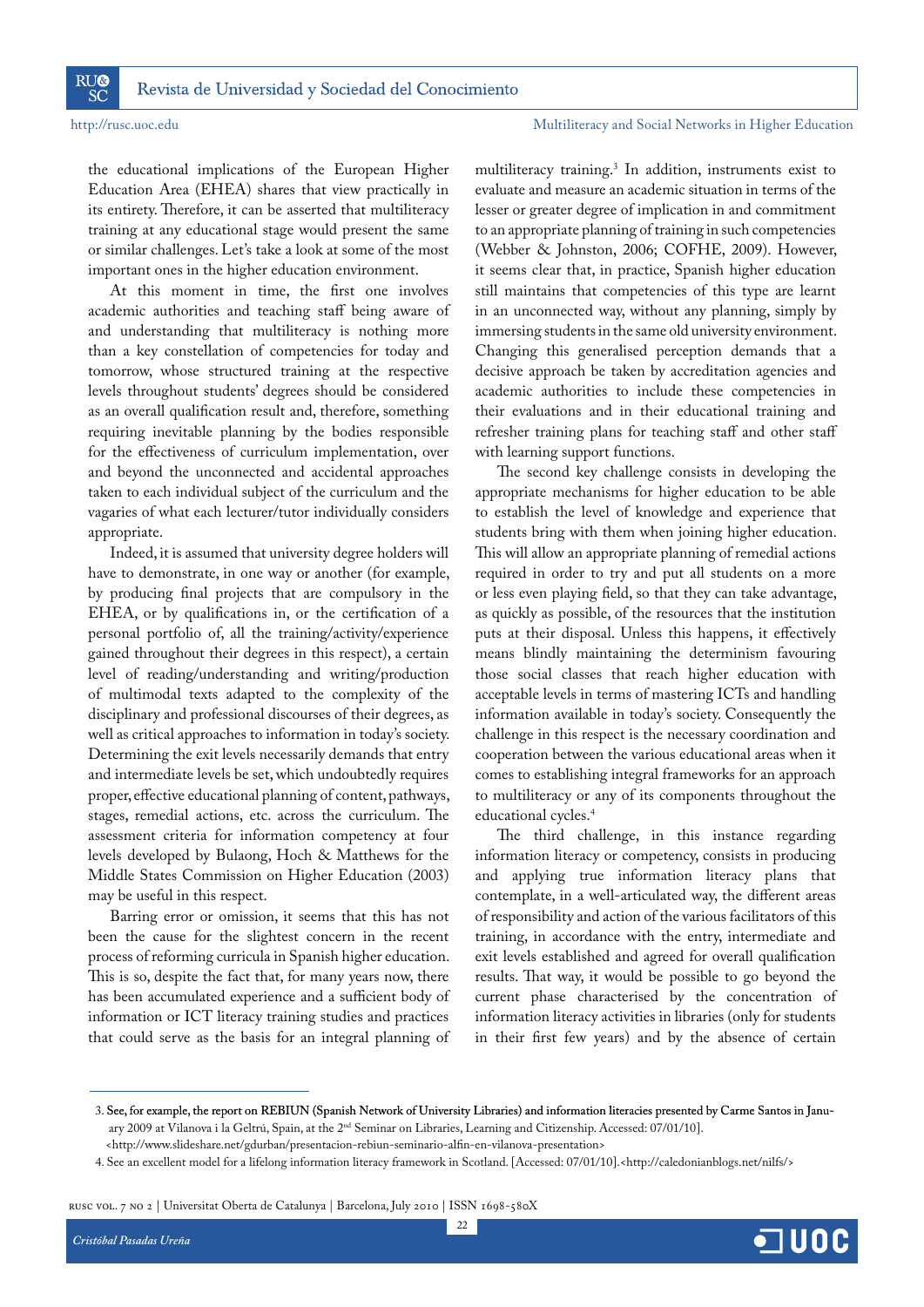**RU® SC** 

## http://rusc.uoc.edu Multiliteracy and Social Networks in Higher Education

considerations for each degree and/or discipline. These considerations include, for example, the most appropriate educational formula to use and the best moment to start offering explanations and practical experience of specific registers of textual expression and of communication in each discipline and/or profession. There is also a lack of necessary reflection and action on when and how to introduce students to the specific techniques of research for each discipline, in line, for example, with the learning methodology based on investigation and research (Bruce, 2008; Healey & Jenkins, 2009; Hepworth & Walton, 2009). Facing up to this challenge is essential for another controversial point associated with it: the evaluation and measurement of students' individual achievements in these competencies with a view to their potential/recommended certification as a European Diploma Supplement.

An equally problematic fourth challenge is the planning of ICT literacy or competency training for university students (or, if you will, that part of ICT training that digital literacy involves), since it seems to be accepted, without any kind of critical reflection on the matter, that students new to higher education will belong, in their entirety, to the digital natives<sup>5</sup> generation, transformed into Homo Sapiens Digital (Prensky, 2009). It is assumed that they will have attained, as if by magic, both universally and forever, the highest possible level of digital sapience and competency in handling computers and social networks, meaning that there is no point in planning levels of ICT proficiency for them, which Martin (2008) took the trouble to enumerate (competency, use/application, innovation/ creation), or training them to attain them. It also means that there is no point in planning or training them gradually to use the various 2.0 (and above) tools on the basis of clear learning objectives, or much less so to adopt the critical social theory that Whitworth (2009) applies to the teaching of computer competency or literacy in order to go beyond the instrumental domain of a successful suite of office automation software.

To finish off, it should be said that multiliteracy training would not make much sense if it did not find its ultimate, natural setting in the fifth and essential challenge that we shall underscore as a conclusion. This challenge refers to how, and under whose responsibility, the gradual and systematic fostering of a reflexive attitude and critical thought among students can be planned, in order to fulfil one of the traditional functions of higher education. This is becoming a pressing priority need because of the supercomplexity and uncertainty inherent to today's society. Even though multiliteracy provides tools to be able to deal with such supercomplexity and uncertainty, the fundamental instrument will never cease to be the desire to learn with a critical spirit (Barnett, 2007) throughout one's life. However, how do we incorporate training and the consolidation of that critical spirit into new curricula, and what disciplines and subjects should we associate with it?

## **Bibliography**

- AREA MOREIRA, Manuel; GROS SALVAT, Begoña; MARZAL GARCÍA-QUISMONDO, Miguel Ángel (2008). *Alfabetizaciones y tecnologías de la información y la comunicación*. Madrid: Síntesis.
- AREA MOREIRA, Manuel (2010). "Multialfabetización, ciudadanía y cultura digital: redefinir la escuela del siglo xxi". *Novedades educativas*. No 231, pages 4-7.
- BAWDEN, David (2008). "Origins and concepts of digital literacy". In: Lankshear, Colin & Knobel, Michele (eds.). *Digital literacies: concepts, policies and practices*, pages 17-32.
- BARNETT, Ronald (2007). *A will to learn: being a student in an age of uncertainty*. Maidenhead: Open University Press.
- BRUCE, Christine Susan (2008). *Informed learning*. Chicago: Association of College and Research Libraries, 2008.
- BULAONG, Grace; HOCH, Helen; MATTHEWS, Robert J. (2003). "Criteria for information literacy competency". In: Middle States Commission on Higher Education (2003). *Developing Research & Communication Skills: Guidelines for Information Literacy in the Curriculum*, pages 69-73.
- CHURCHES, Andrew (2008). *Bloom's Taxonomy blooms digitally* [online document]. [Accessed: 07/01/10]. <http://www.techlearning.com/article/8670>
- COFHE (Colleges of Further and Higher Education) GROUP OF CILIP (2009). *Self-assessment Toolkit for Learning Resource Services in Further Education Colleges in England* [online document]. [Accessed: 07/01/10]. <http://www.colric.org.uk/documents/ lrsqualitytoolkitfinalversion2.pdf>



 <sup>5.</sup> See Henry Jenkins critical review of "digital native" in the 5 December 2007 entry in his blog called Confessions of an Aca-Fan. [Accessed: 07/01/10].

<sup>&</sup>lt;http://henryjenkins.org/2007/12/reconsidering\_digital\_immigran.html>

rusc vol. 7 no 2 | Universitat Oberta de Catalunya | Barcelona, July 2010 | ISSN 1698-580X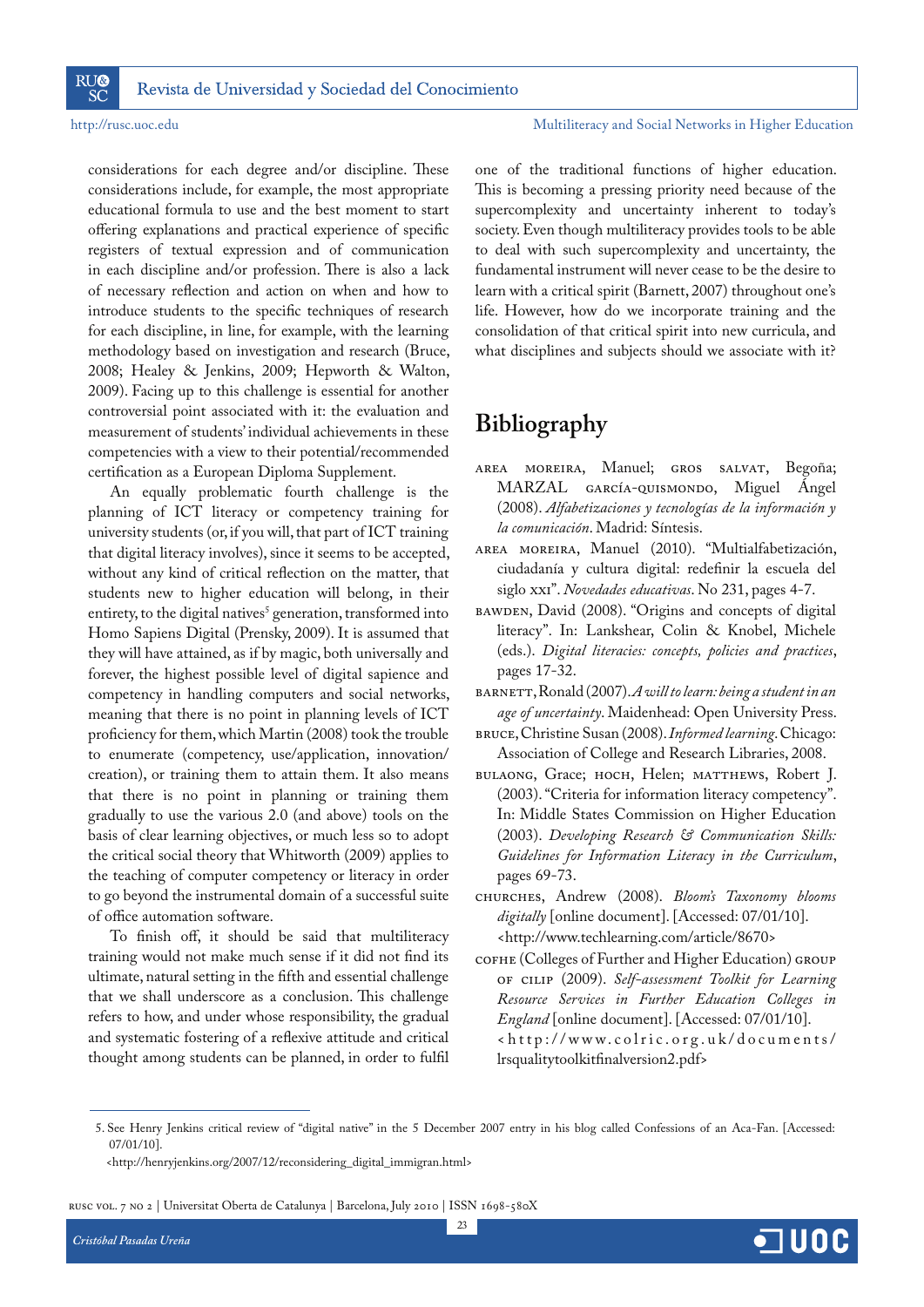**RU® SC** 

http://rusc.uoc.edu Multiliteracy and Social Networks in Higher Education

- COLL, César; RODRÍGUEZ ILLERA, José Luis (2008). "Alfabetización, nuevas alfabetizaciones y alfabetización digital: las TIC en el currículum escolar". In: Coll, César & Monereo, Carles (eds.). *Psicología de la educación virtual*, pages 325-347.
- COLL, César; MONEREO, Carles (eds.) (2008). *Psicología de la educación virtual: aprender y enseñar con las tecnologías de la información y la comunicación*. Madrid: Morata, 2008.
- COMMITTEE OF INQUIRY INTO THE CHANGING LEARNER EXPERIENCE (2009). *Higher Education in a Web 2.0 World: Report of an independent Committee of Inquiry into the impact on higher education of students' widespread use of Web 2.0 technologies* [online document]. JISC. [Accessed: 07/01/10].

<http://www.jisc.ac.uk/media/documents/ publications/heweb20rptv1.pdf>

COPE, Bill; KALANTZIS, Mary (2008). "The Social Web: changing knowledge systems in Higher Education» [online article]. In: Epstein, Debbie, et al. et al. (eds.). *Geographies of Knowledge, Geometries of Power: Framing the Future of Higher Education*. *World Yearbook of* Education. London: Routledge, pages 371-381. [Accessed: 07/01/10].

<http://newlearningonline.com/wp-content/ uploads/2009/10/thesocialweb.pdf>

COPE, Bill; KALANTZIS, Mary (2009b). "Multiliteracies: New Literacies, New Learning" [online article]. *Pedagogies: An International Journal. Vol. 4, 2009, pages 164-195*. [Accessed: 07/01/10].

<http://newlearningonline.com/wp-content/ uploads/2009/10/pedagogiesm-litsarticle.pdf>

- GIMENO SACRISTÁN, José (comp.) (2008). *Educar por competencias, ¿qué hay de nuevo?* Madrid: Morata.
- HEALEY, Mick; JENKINS, Alan (2009). *Developing undergraduate research and inquiry*. York: The Higher Education Academy [online document]. [Accessed: 07/10/10].

<http://www.heacademy.ac.uk/assets/ York/documents/resources/publications/ DevelopingUndergraduate\_Final.pdf>

- HEPWORTH, Mark; WALTON, Geoff (2009). *Teaching information literacy for inquiry-based learning*. Oxford: Chandos. (Chandos Information Professional series).
- LANKSHEAR, Colin; KNOBEL, Michele (eds.) (2008a). *Digital literacies: concepts, policies and practices* [online document]*.* New York: Peter Lang. [Accessed: 07/01/10].

<http://sites.google.com/site/colinlankshear/ DigitalLiteracies.pdf?attredirects=0>

- LANKSHEAR, Colin; KNOBEL, Michele (2008b). *Nuevos alfabetismos: su práctica cotidiana y el aprendizaje en el aula*. Madrid: Morata.
- MARTIN, Allan (2008). "Digital literacy and the 'digital society'". En: Lankshear, Colin & Knobel, Michele (eds.). *Digital literacies: concepts, policies and practices*, pages 151-176.

MIDDLE STATES COMMISSION ON HIGHER EDUCATION (2003). *Developing research and communication skills: guidelines for information literacy in the curriculum*  [online document]. Philadelphia, Pa: Middle States Association of Colleges and Schools. Commission on Higher Education. [Accessed: 07/01/10]. <http://www.msche.org/publications/Developing-

Skills080111151714.pdf>

- PASADAS UREÑA, Cristóbal (2008). "Multialfabetismo y alfabetización informacional crítica: marco de referencia para la función educativa de la biblioteca" [online article]. In: *Brecha digital y nuevas alfabetizaciones. El papel de las bibliotecas*. Madrid: Biblioteca Complutense (working papers, 2008/1), pages. 57-83. [Accessed: 07/01/10]. <http://eprints.ucm.es/8224/3/Brecha\_digital\_y\_ nuevas\_alfabetizaciones.pdf>
- POZO, Juan Ignacio; PÉREZ ECHEVERRÍA, María del Puy (coords.) (2009). *Psicología del aprendizaje universitario: la formación en competencias*. Madrid: Morata.
- PRENSKY, Mark (2009). "H. sapiens digital: from digital immigrants and digital natives to digital wisdom" [online article]. *Innovate*. Vol. 5, No 3. [Accessed: 07/01/10]. <http://www.innovateonline.info/index. php?view=article&id=705>

RUÉ, Joan (2009). *El aprendizaje autónomo en educación superior*. Madrid: Narcea, 2009.

- VILLA SÁNCHEZ, Aurelio; POBLETE RUIZ, Manuel (directors) (2009). *Aprendizaje basado en competencias: una propuesta para la evaluación de las competencias genéricas*. Bilbao: Universidad de Deusto. 2nd ed.
- WEBBER, Sheila; JOHNSTON, Bill (2006). "Working towards the information literate university" [online article]. In: Walton, Geoff & Pope, Alison (eds.) *Information literacy: recognising the need*. Oxford: Chandos, pages 47-58. Spanish translation in *Boletín de la Asociación Andaluza de Bibliotecarios*. No 84-85 (2006), pages 47- 52. [Accessed: 07/01/10].

<http://www.aab.es/pdfs/baab84-85/84-85a4.pdf>

WHITWORTH, Andrew (2009). *Information obesity* [online article]. Oxford: Chandos, 2009. (Chandos Information Professional series). [Accessed: 07/01/10].

<sup>&</sup>lt;http://130.88.43.233/elwww/informationobesity/ index.html>

rusc vol. 7 no 2 | Universitat Oberta de Catalunya | Barcelona, July 2010 | ISSN 1698-580X